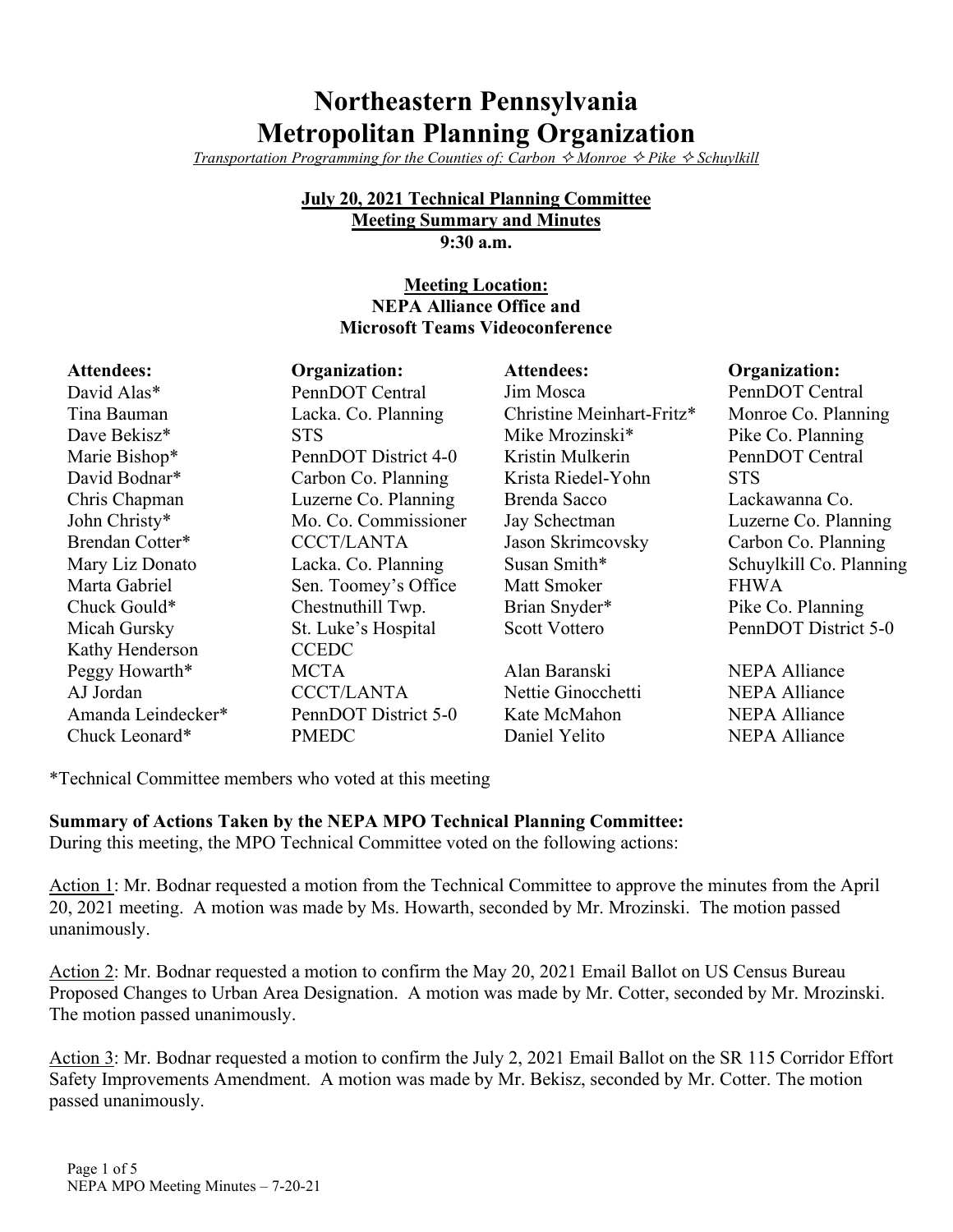Action 4: Mr. Bodnar requested a motion to approve the STS New Facility Amendment. A motion was made by Mr. Cotter, seconded by Ms. Smith. The motion passed unanimously.

# **Mr. Bodnar called the meeting to order at 9:30 a.m.**

# **1) Business Items**

- a) Approval of minutes from the April 20, 2021 Business Meeting Mr. Bodnar requested a motion from the Technical Committee to approve the minutes from the April 20, 2021 meeting. A motion was made by Ms. Howarth, seconded by Mr. Mrozinski to approve the minutes. The motion passed unanimously.
- b) Confirmation of the May 20, 2021 Email Ballot on Comments on US Census Bureau Proposed Changes to Urban Area Designation

Mr. Baranski stated that the comments were circulated for approval by the Technical Committee in May. After the email ballot was approved, the comments were submitted by email to the Census Bureau. Mr. Bodnar requested a motion to confirm the May 20, 2021 Email Ballot on US Census Bureau Proposed Changes to Urban Area Designation. A motion was made by Mr. Cotter, seconded by Mr. Mrozinski. The motion passed unanimously.

c) Confirmation of the July 2, 2021 Email Ballot on the SR 115 Corridor Effort Safety Improvements Amendment

Mr. Baranski stated that the amendment on the SR 115 Corridor Effort Safety Improvements project along with a detailed explanation from District 5 was approved by email ballot at the beginning of July. Mr. Bodnar requested a motion to confirm the July 2, 2021 Email Ballot on the SR 115 Corridor Effort Safety Improvements Amendment. A motion was made by Mr. Bekisz, seconded by Mr. Cotter. The motion passed unanimously.

# **2) TIP Amendments and Administrative Actions**

actions for District 5-0.

a) District 4-0 and 5-0 2021-2024 TIP Amendments and Administrative Actions Information was included in the meeting packet which highlighted administrative actions on the 2021 TIP for District 4-0 and 5-0. Ms. Bishop highlighted actions for District 4-0, Ms. Leindecker highlighted

Action 1: Manor Dr over McMichael Creek- increase construction phase for remaining work orders and to close out the project. The sources are SR 447 over Brodhead Crk and P/S Box Beam Bridge Bundle. Action 2: SR 447 over Goose Pond Road- reduce due to low bid adjustment and align with anticipated need. Restoration from PSU to St. Luke's- advance to align with anticipated need. The sources are 715 over McMichael's Creek, 924 over 4030, RR & Mahanoy Creek and the NEPA Highway and Bridge Line Item. Statewide Informational Item 1- Co. Br. 114 (Zimmerman Bridge)- add FD phase and decrease CON phase. The source is the STP Reserve Line Item. Action 3- Fairview Outlet Bridge- add UTL phase to the TIP. The source is the NEPA 4-0 Highway Line Item. Statewide Information Item 2- Add Forest Drive Bridge Replacement, Kutz Road Bridge Replacement and Airport Road Restoration MTF projects to the TIP. The source is the Multimodal Reserve Line Item. Action 4- Tunkhannock Bridge- add ROW phase. SR 715 over Pocono Creek- align with anticipated need and increase for YOE. Hollow Road Bridge- increase to revised estimate and align with anticipated need. The source is the NEPA Bridge Preservation and Repair 5 project. Action 5- Isaias Permanent Repair- adjust PE phase for 90/10 pro rata on Interstate 81. The source is the NEPA Highway and Bridge Line Item. Action 6- State Game Land Bank- increase for District 3 compensation for mitigation acres. The source is the NEPA Highway and Bridge Line Item. Action 7- 3-0 SEDA-COG Regional Line Item- increase to regional line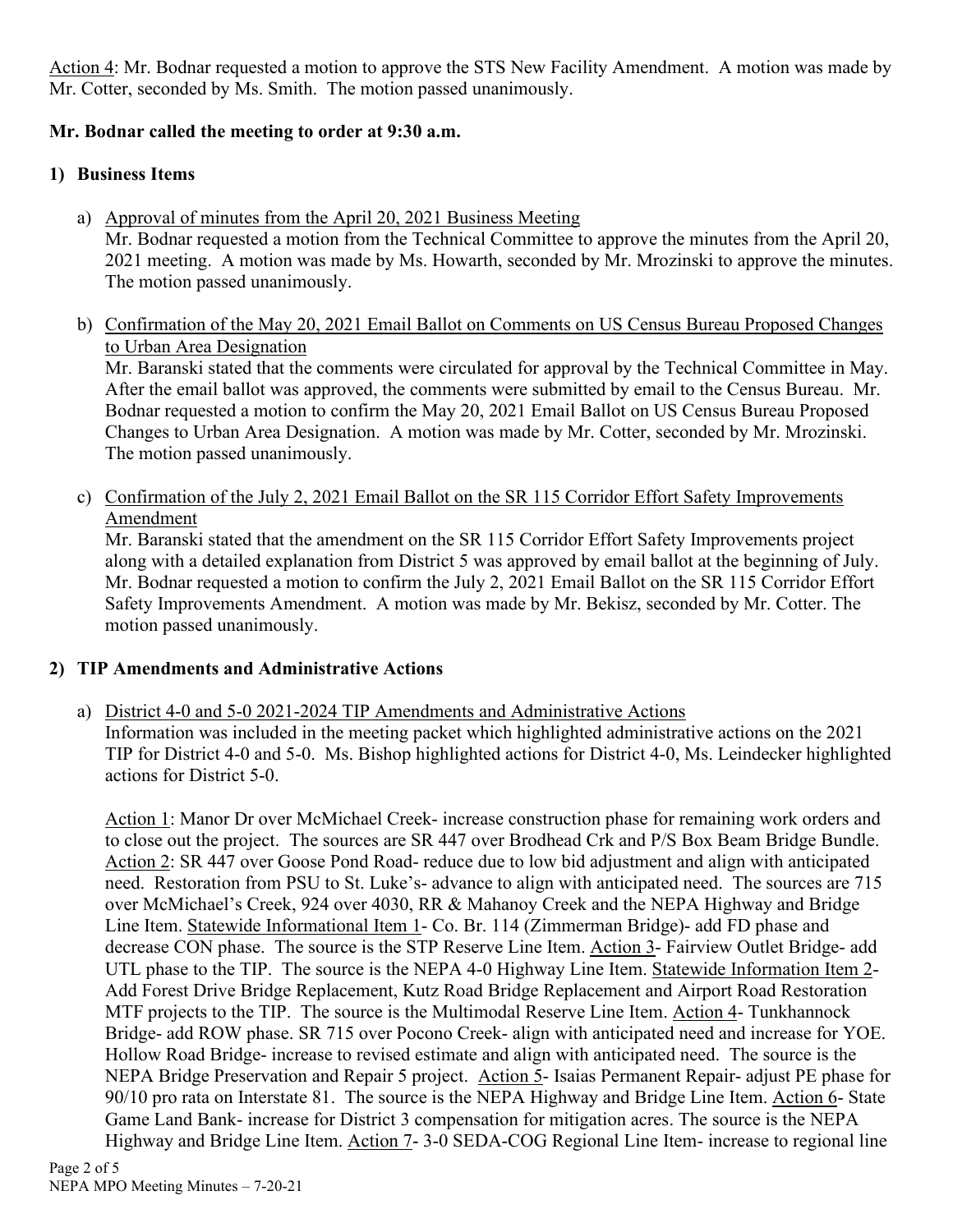item from District 5 for use of existing mitigation bank. The source is the State Game Land Bank Line Item. Action 8- Golf Drive Buck Hill Branch Bridge- toll credit CON phase, no capital budget on project. Gold Star Highway Resurface- increase to cover actual and anticipated work orders. The sources are P/S Box Beam Bridge Bundle and New Philadelphia Rd over Pine Creek. Action 9- SR 209 Betterment Project- toll credit CON phase. 209/115 Int. Imp.- Phase 2- advance funding to align with actual need. The source is the NEPA Highway and Bridge Line Item. Action 10- Scotrun-Swiftwater- increase to cover actual and anticipated orders for milling, roadway repairs, guiderail. SR 901 over Mahanoy Creekincrease to cover AUC and final out project. The source is the NEPA Highway and Bridge Line Item. Action 11-940 over Beaver Creek- increase to cover AUC and final out project. The source is the NEPA Highway and Bridge Line Item. Action 12- Mill Pond over Pohopoco Creek- reduce funding due to low bid and align with need. Hollow Road Bridge- increase to estimate plus YOW and align with anticipated need. The sources are the NEPA Br. Preservation and Repair 7, Manor Driver over McMichael Creek and New Philadelphia Rd over Pine Creek.

Ms. Smith asked for an explanation of the toll credit reference in action 8. Ms. Leindecker stated that the project does not have capital budget approval, so they are asking the feds to use toll credits for the match, making it 100% federal.

b) Transit Amendments and Administrative Actions

Mr. Bekisz highlighted one amendment for Schuylkill Transit System. Amendment 1- STS New Facilitywould add project to 2021 TIP. STS is in the process of constructing a new Admin/Maintenance facility to replace the outdated/undersized current facility. The source is 5311 federal transit funds and 1514 state funds. Mr. Bodnar requested a motion to approve the STS New Facility Amendment. A motion was made by Mr. Cotter, seconded by Ms. Smith. The motion passed unanimously.

# **3) Transportation Planning & Programs**

# a) Current Project Status

Ms. Bishop provided an update on highway projects in District 4-0. Mr. Vottero provided an update on highway projects in District 5-0.

# b) OMB Potential Revisions to Metropolitan Statistical Areas

Mr. Baranski stated that in February, the OMB released a proposal to increase the population threshold for designating MSAs from 50,000 to 100,000. The proposal had potential impacts on the designation of MPOs, including ours. We submitted comments to the docket back in March in opposition to the proposal. Over 900 comments were submitted, mostly negative. Legislation was introduced in the House and Senate to keep the threshold at 50,000. The NEPA Board of Directors passed a resolution in support of the legislation and asked our federal legislators to support the legislation. Last week, the White House announced that OMB would keep the threshold for designating MSAs at 50,000 and would revisit it in 2030. Congressional staff states that the matter isn't as urgent as it was, but the bills are still active. We shared the resolution with our county commissioners if they would like to show their support for the legislation as well.

# c) Transportation Funding Issues

Mr. Baranski stated that things are moving at the federal level. The current federal transportation authorization bill runs out on September  $30<sup>th</sup>$ . The House has passed the INVEST Act which extends transportation programs for the next five years. The Senate is also taking action, with passage likely before the August recess. The two bills will need to be reconciled. There is also a larger infrastructure bill under consideration. There is an agreement on the framework for the package, but funding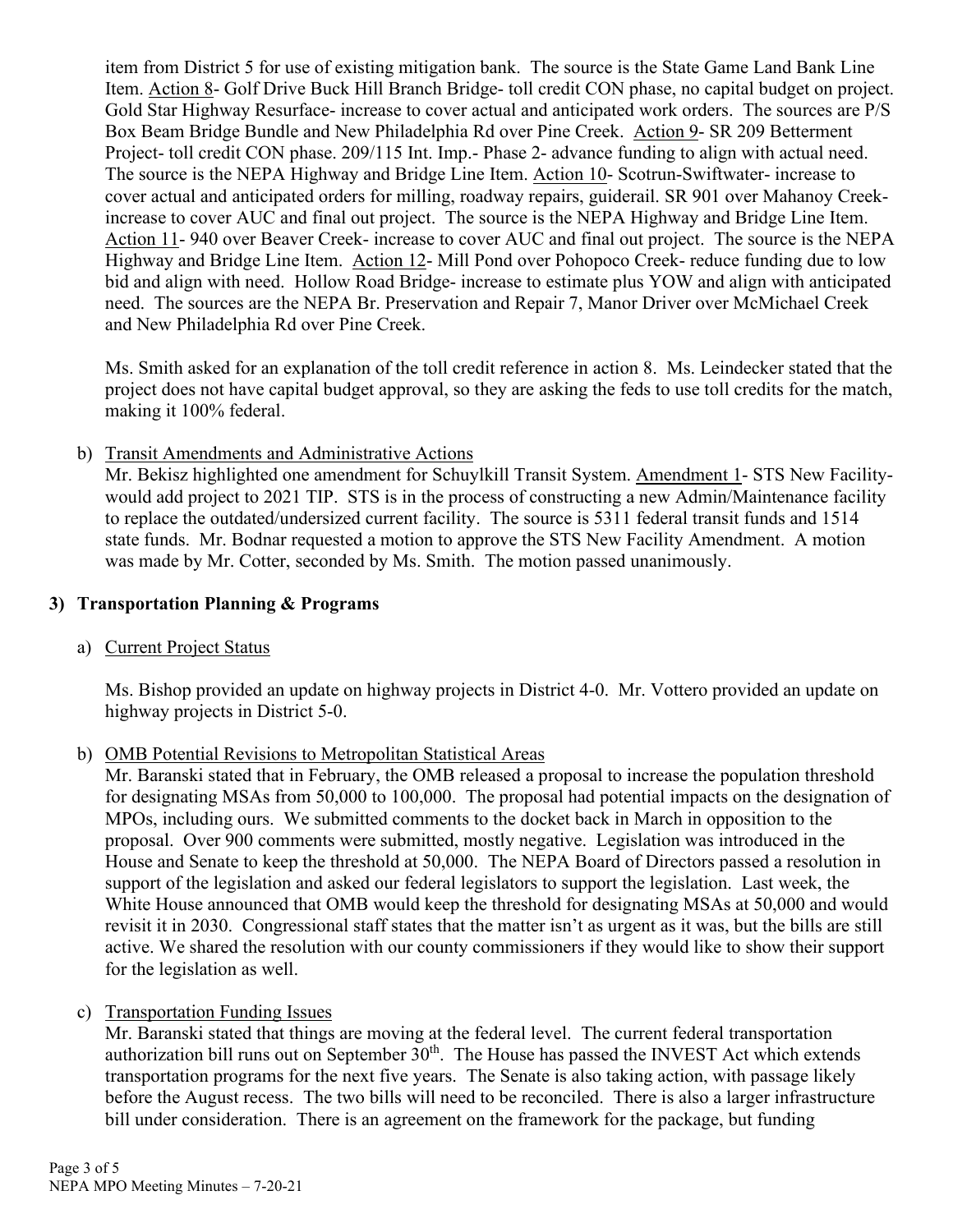mechanism is still uncertain. We are hopeful that both bills will be passed by this fall and keep funding going.

On the state side, the Transportation Revenue Options Commission (TROC) has been meeting to identify alternates to the gas tax. The TROC is scheduled to release their findings later this summer. The legislature would have to take action on any of their recommendations.

Mr. Baranski stated that we are also beginning work on the 2023 TIP update. Financial Guidance for the 2023 TIP has been shared with the Planning Partners. It is based on flat funding. A distribution table has been provided in the meeting packet. The shifts to the Interstate are fully realized in this TIP. We also had a significant decrease in our CMAQ funding. Previously, our funding was based on Carbon and Monroe Counties' population. Because Monroe County is now in attainment, our CMAQ allocation is based only on Carbon County's population. Mr. Baranski stated that if any additional transportation funding comes through, our allocations will be adjusted. Mr. Mosca stated that there is a lot going on with funding right now. The TROC report is due August  $1<sup>st</sup>$ . Financial Guidance has been released so the MPOs and RPOs can start drafting their TIPs. Draft TIPs are due to Central Office by December.

Mr. Baranski stated that several member-designated projects were requested through the House delegation. 4 projects were included in the INVEST Act and one was included in the THUD Appropriations bills. They will need to be reconciled with the Senate version but hopefully they will remain in the bills. Mr. Bodnar asked why the Jim Thorpe Retaining Wall project was not included. Ms. McMahon stated that it was submitted to Congressman Meuser for consideration, but he did not submit it for inclusion in the INVEST Act. He only requested funding for two projects. One is the Rt. 61 project and the other is in the Reading MPO area.

#### d) 2023 TIP Development

Mr. Baranski said that Financial Guidance and General and Procedural Guidance were released to the Planning Partners late last week. We will share them with everyone. The districts are looking at current project statuses and how much funding is available. We will then schedule meetings with the districts and the county planners to position projects for inclusion on the draft 2023 TIP. We shared the TIP development timeline chart as we see it now.

# e) 2022-2024 UPWP Development

Mr. Baranski stated that we are again developing our two-year work program. Last time, the UPWP development process was revamped at the direction of PennDOT and FHWA. We have previously convened a UPWP work group and we plan to do so again this year. We plan to convene the work group starting in August. We will provide information on the status of our current work program tasks as a starting point as well as the updated UPWP Guidance. We anticipate finalizing the UPWP by January.

Mr. Smoker stated that last time there were fundamental changes in the UPWP requirements. NEPA is a good example in convening the work group and getting input into the UPWP process. Matt expressed his support toward engaging the work group again.

# f) District 4 Trail Crossing Inventory Pilot Project

Mr. Baranski stated that staff has been engaged with District 4 in establishing an inventory of the trail crossings that cross state routes. The information will be used during project development. Daniel and Nettie traveled to Pike County to do a desk review, demoed the trail inventory application in the field and identified inconsistencies in attribute features for PennDOT resolution. Once the pilot with District 4 is complete, it will be rolled out to the rest of the state.